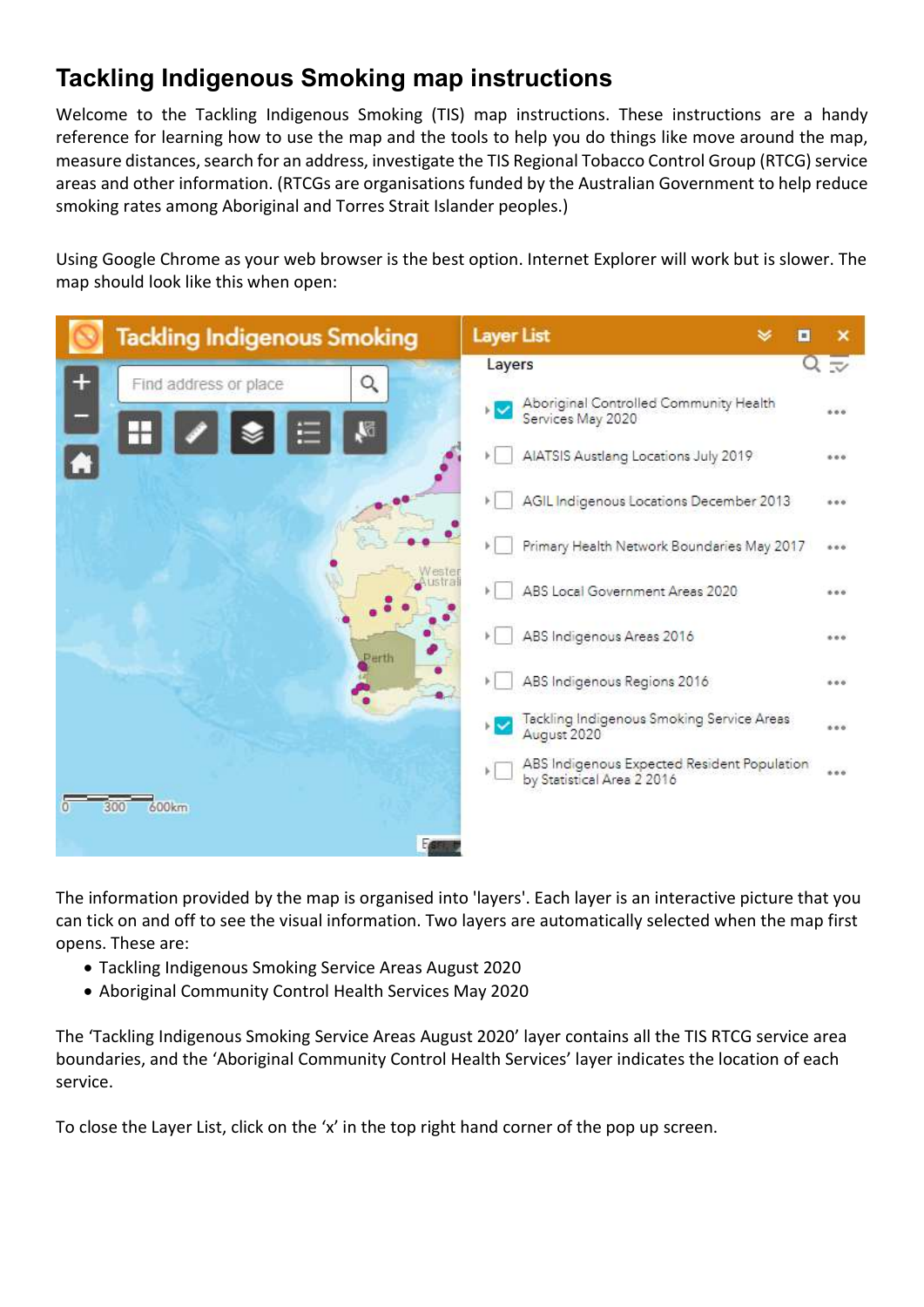## How to use the tools

|                                   | Home control - Zooms to Australia.                                                                                                                                                                                                                                                                                                                                                                                    |
|-----------------------------------|-----------------------------------------------------------------------------------------------------------------------------------------------------------------------------------------------------------------------------------------------------------------------------------------------------------------------------------------------------------------------------------------------------------------------|
|                                   | Click this if you want to go back to the original Australia-wide image.                                                                                                                                                                                                                                                                                                                                               |
|                                   | Zoom in and out $-$ Zoom in/out of the map.                                                                                                                                                                                                                                                                                                                                                                           |
|                                   | Alternatively, use the scroll wheel on your mouse to zoom in and out.                                                                                                                                                                                                                                                                                                                                                 |
|                                   | You can hold down 'Shift' and drag the arrow to select an area you want<br>to zoom in to.                                                                                                                                                                                                                                                                                                                             |
|                                   | Find address or place $-$ Search for a location.                                                                                                                                                                                                                                                                                                                                                                      |
| $\alpha$<br>Find address or place | This searches for Aboriginal and Torres Strait Islander and non-<br>Indigenous names.                                                                                                                                                                                                                                                                                                                                 |
|                                   | You can type an address in the search bar. Once you start typing, a list of<br>suggested locations appears. You can select from these individual options<br>using your mouse, or the down arrow then pressing 'Enter'. The map will<br>then zoom to that location.                                                                                                                                                    |
|                                   | Basemap gallery - you can add a background map to see various map<br>views such as roads, towns, geographic features etc.                                                                                                                                                                                                                                                                                             |
|                                   | <b>Measure tool</b> $-$ you can measure distances or areas using the tool. After<br>you have selected one of the three measurement functions to use, you<br>can change the measure unit by selecting the drop down arrow next to<br>the measurement unit.                                                                                                                                                             |
|                                   | To measure a distance, click on the distance icon.                                                                                                                                                                                                                                                                                                                                                                    |
| بلياتها                           | Mouse click where you want to measure from, then mouse click every<br>time you want to pin down the measuring tape and change direction.<br>End the measurement with a mouse double-click. The distance is shown<br>in the Measurement toolbox (see below). You may need to press the<br>'Ctrl' key on your keyboard to activate the tool.<br>Kilometers =<br>Manuscription Road<br>15% a Nigeration<br><b>RATION</b> |
|                                   | To measure an area, use the Area tool.                                                                                                                                                                                                                                                                                                                                                                                |
|                                   | Mouse click at one point of the area boundary you wish to measure and<br>move the mouse and slick to nin the measuring line and to shange the                                                                                                                                                                                                                                                                         |

move the mouse and click to pin the measuring line and to change the area shape. Double-click to finish. This will give you the area in square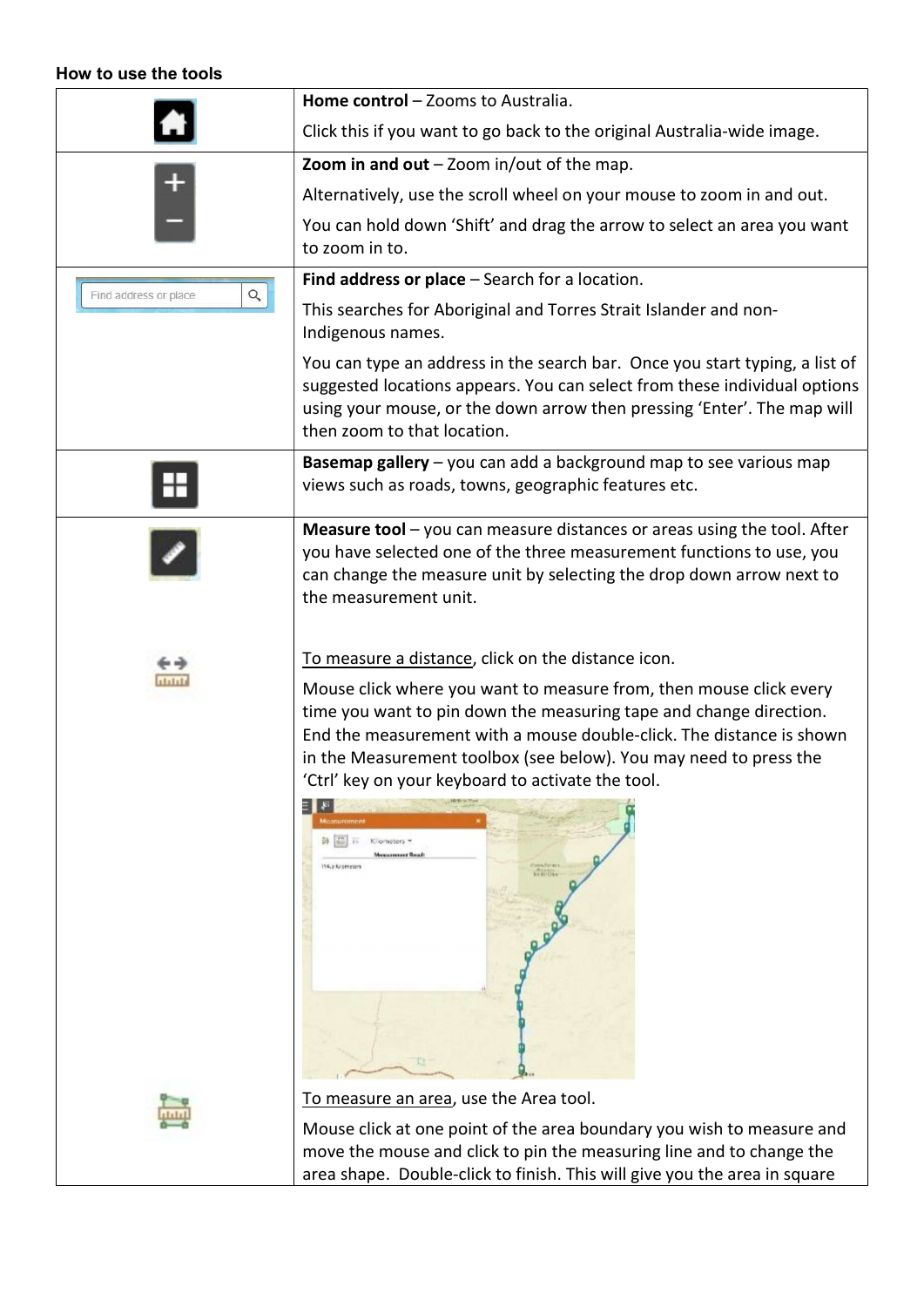| kilometres. You may need to press the 'Ctrl' key on your keyboard to<br>activate the tool.                                                                                                                                                                                                                                                                       |
|------------------------------------------------------------------------------------------------------------------------------------------------------------------------------------------------------------------------------------------------------------------------------------------------------------------------------------------------------------------|
| World Mar Towns<br><b>BEGG HALLY CALL</b><br>uremoni<br>Sq Kilometers<br>Mossurement Result<br>332.9 Sq Kilometers<br><b>June + Illo Hver</b><br><b>County</b>                                                                                                                                                                                                   |
| To measure a coordinate, use the Location tool.<br>You can see the Latitude and Longitude of one or two locations. Mouse<br>click on the point that you would like to coordinates of. If you would like<br>coordinates of a second location, move the courser to the second area<br>and mouse click again. The details will be on the pop up Measurement<br>box. |
| Layer List tool - All the data layers in the map can be turned on or off.<br><b>Layer List</b>                                                                                                                                                                                                                                                                   |
| $Q \nightharpoondown$<br>Layers                                                                                                                                                                                                                                                                                                                                  |
| Aboriginal Controlled Community Health Services May<br>2020                                                                                                                                                                                                                                                                                                      |
| AIATSIS Austlang Locations July 2019<br>F.<br>0.0.8                                                                                                                                                                                                                                                                                                              |
| AGIL Indigenous Locations December 2013<br>F.<br>0.0.8                                                                                                                                                                                                                                                                                                           |
| Primary Health Network Boundaries May 2017<br>0.0.8                                                                                                                                                                                                                                                                                                              |
| ABS Local Government Areas 2020<br>0.0.8                                                                                                                                                                                                                                                                                                                         |
| ABS Indigenous Areas 2016<br>0.0.8                                                                                                                                                                                                                                                                                                                               |
| ABS Indigenous Regions 2016<br>0.0.8                                                                                                                                                                                                                                                                                                                             |
| V Tackling Indigenous Smoking Service Areas August 2020                                                                                                                                                                                                                                                                                                          |
| ABS Indigenous Expected Resident Population by<br>0.0.8<br>Statistical Area 2 2016                                                                                                                                                                                                                                                                               |
|                                                                                                                                                                                                                                                                                                                                                                  |
| Click the dropdown arrow next to the layer name to expand it. This will<br>show the legend for the layer.                                                                                                                                                                                                                                                        |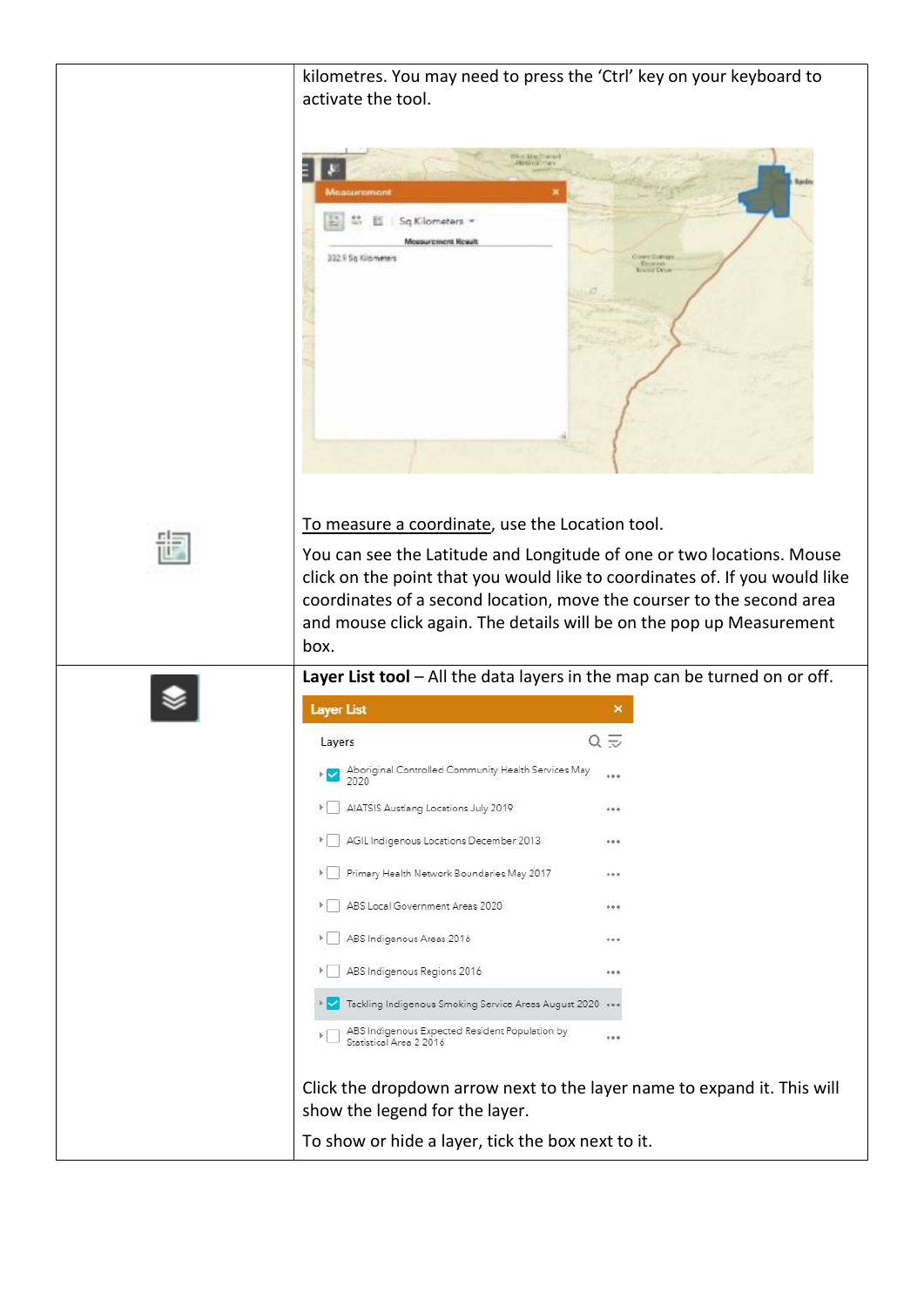|                                                                                                                                                                                           | Legend - Shows the symbols and colour coding used to identify<br>information for each of the layers you have switched on. For example if<br>the TIS service areas, Aboriginal Community Controlled Health Services<br>(ACCHS) and the Austlang layers are selected, the Legend will show the<br>service area identifying colours; ACCHS are identified by a red dot; and<br>Austlang locations by a green dot. |
|-------------------------------------------------------------------------------------------------------------------------------------------------------------------------------------------|----------------------------------------------------------------------------------------------------------------------------------------------------------------------------------------------------------------------------------------------------------------------------------------------------------------------------------------------------------------------------------------------------------------|
|                                                                                                                                                                                           | Bookmarks - Pre-saved areas which you can zoom to by selecting them<br>in the list under Bookmarks.                                                                                                                                                                                                                                                                                                            |
|                                                                                                                                                                                           | Print/Save - Print and/or save the current map view.                                                                                                                                                                                                                                                                                                                                                           |
|                                                                                                                                                                                           | Choose your format and layout from the drop-down list.                                                                                                                                                                                                                                                                                                                                                         |
|                                                                                                                                                                                           | Use the 'Advanced' button for more options.                                                                                                                                                                                                                                                                                                                                                                    |
|                                                                                                                                                                                           | Map extent - Shows what part of the map you are viewing.                                                                                                                                                                                                                                                                                                                                                       |
| See the bottom                                                                                                                                                                            | The map extent feature is in the bottom right hand corner of the map,                                                                                                                                                                                                                                                                                                                                          |
| right-hand corner                                                                                                                                                                         | and indicates the part of the map that you are currently viewing in the<br>main view.                                                                                                                                                                                                                                                                                                                          |
| <b>H</b> ozgeo                                                                                                                                                                            |                                                                                                                                                                                                                                                                                                                                                                                                                |
| See this arrow                                                                                                                                                                            | Data Table - This shows the data that is used in the layer/s that you have<br>selected.                                                                                                                                                                                                                                                                                                                        |
| at bottom of Map                                                                                                                                                                          | To show the data, click the arrow at the bottom of the screen with the<br>relevant layer/s selected.                                                                                                                                                                                                                                                                                                           |
|                                                                                                                                                                                           | Note that if multiple layers are switched on there will be a tab for each<br>layer.                                                                                                                                                                                                                                                                                                                            |
|                                                                                                                                                                                           | You can select a row by clicking on the box next to it $-$ this will highlight it<br>and you can then zoom to it.                                                                                                                                                                                                                                                                                              |
|                                                                                                                                                                                           | Note that only features in the current map view will be shown $-$ you can<br>show all features by clicking off the 'Filter by Map Extent' option.                                                                                                                                                                                                                                                              |
| Aboriginal Controlled Community Healti<br>Services May 2020<br>Mount Isa Aboriginal Commun<br>Controlled Health Services Lim<br>(Gidgee Healing)<br>Site Type<br>Street<br>8 Burke Street | Marker - Markers can be placed at a selected point/s for easy<br>identification of location if you change the zoom, layers, or in comparison<br>to other marker/s. Also markers may assist with the measurement<br>function.                                                                                                                                                                                   |
| Suburb MOUNT ISA<br>State QLD<br>Postcode 4825<br>Zoom to<br><sub>a</sub> <sup>€</sup> Pan to<br>+ Add a marker<br>屇<br>View in Attribute Table                                           | Move the courser to any location where you would like to place a<br>marker. Right mouse click. Select the three dots on the bottom right and<br>choose '+ Add a marker'.                                                                                                                                                                                                                                       |
|                                                                                                                                                                                           | If desired, add as many markers as you would like. You can right click on<br>a marker to see the Longitude and Latitude.                                                                                                                                                                                                                                                                                       |
|                                                                                                                                                                                           | To remove a marker, right mouse click on an existing marker and select<br>the three dots on the bottom right corner of the pop-up box. Select 'X<br>Remove marker'.                                                                                                                                                                                                                                            |